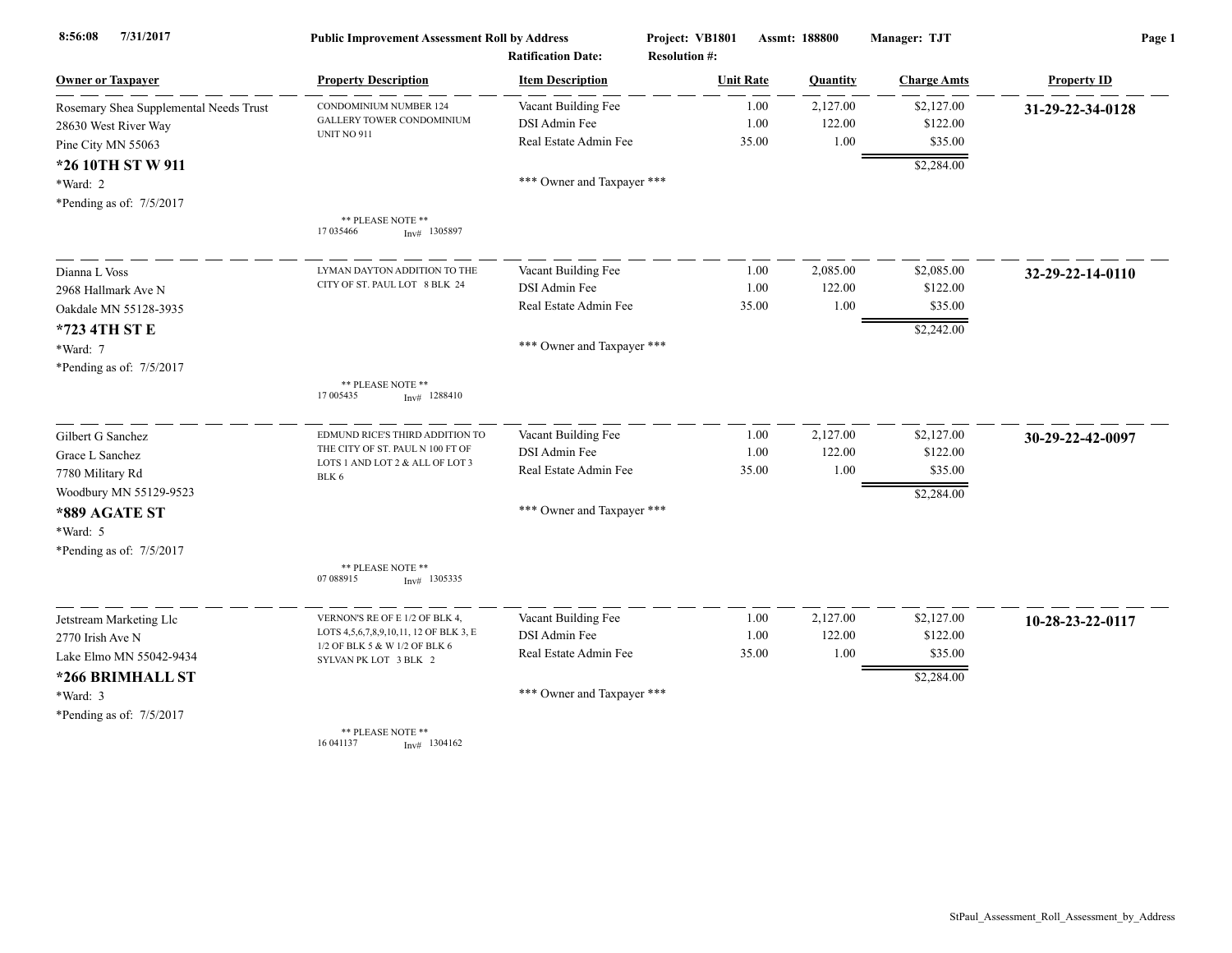| 7/31/2017<br>8:56:08        | <b>Public Improvement Assessment Roll by Address</b>                    |                            | Project: VB1801      | Assmt: 188800 | Manager: TJT       | Page 2             |  |
|-----------------------------|-------------------------------------------------------------------------|----------------------------|----------------------|---------------|--------------------|--------------------|--|
|                             |                                                                         | <b>Ratification Date:</b>  | <b>Resolution #:</b> |               |                    |                    |  |
| <b>Owner or Taxpayer</b>    | <b>Property Description</b>                                             | <b>Item Description</b>    | <b>Unit Rate</b>     | Quantity      | <b>Charge Amts</b> | <b>Property ID</b> |  |
| Martha Teich                | EDMUND RICE'S FIRST ADDITION TO                                         | Vacant Building Fee        | 1.00                 | 2,127.00      | \$2,127.00         | 29-29-22-31-0056   |  |
| 6673 29th St N              | ST. PAUL LOT 8 BLK 9                                                    | DSI Admin Fee              | 1.00                 | 122.00        | \$122.00           |                    |  |
| Oakdale MN 55128-3801       |                                                                         | Real Estate Admin Fee      | 35.00                | 1.00          | \$35.00            |                    |  |
| *939 BURR ST                |                                                                         |                            |                      |               | \$2,284.00         |                    |  |
| *Ward: 5                    |                                                                         | *** Owner and Taxpayer *** |                      |               |                    |                    |  |
| *Pending as of: 7/5/2017    |                                                                         |                            |                      |               |                    |                    |  |
|                             | ** PLEASE NOTE **<br>17 03 45 16<br>$Inv#$ 1305370                      |                            |                      |               |                    |                    |  |
| Wilmington Trust N A        | HAAS AND WACHENHEIMER'S                                                 | Vacant Building Fee        | 1.00                 | 2,127.00      | \$2,127.00         | 28-29-22-44-0050   |  |
| 2920 Russell Ave N          | ADDITION TO THE CITY OF ST. PAUL                                        | DSI Admin Fee              | 1.00                 | 122.00        | \$122.00           |                    |  |
| Minneapolis MN 55411-1068   | LOTS 9 AND LOT 10                                                       | Real Estate Admin Fee      | 35.00                | 1.00          | \$35.00            |                    |  |
| *1261 BUSH AVE              |                                                                         |                            |                      |               | \$2,284.00         |                    |  |
| *Ward: 6                    |                                                                         | *** Owner and Taxpayer *** |                      |               |                    |                    |  |
| *Pending as of: $7/5/2017$  |                                                                         |                            |                      |               |                    |                    |  |
|                             | ** PLEASE NOTE **<br>17 03 8016<br>$Inv#$ 1307103                       |                            |                      |               |                    |                    |  |
| Kerry A Mccartney           | MACALESTER VIEW ADDITION TO                                             | Vacant Building Fee        | 1.00                 | 2,127.00      | \$2,127.00         | 34-29-23-33-0045   |  |
| 1490 Carroll Ave            | THE CITY OF ST. PAUL LOT 7 BLK 3                                        | DSI Admin Fee              | 1.00                 | 122.00        | \$122.00           |                    |  |
| St Paul MN 55104-5304       |                                                                         | Real Estate Admin Fee      | 35.00                | 1.00          | \$35.00            |                    |  |
| *1490 CARROLL AVE           |                                                                         |                            |                      |               | \$2,284.00         |                    |  |
| *Ward: 1                    |                                                                         | *** Owner and Taxpayer *** |                      |               |                    |                    |  |
| *Pending as of: 7/5/2017    |                                                                         |                            |                      |               |                    |                    |  |
|                             | ** PLEASE NOTE **<br>17 030432<br>$Inv#$ 1302632                        |                            |                      |               |                    |                    |  |
| Hsbc Bank Usa Na As Trustee | EDGCUMBE HEIGHTS BEG ON NL OF                                           | Vacant Building Fee        | 1.00                 | 2,127.00      | \$2,127.00         | 16-28-23-43-0075   |  |
| 8950 Cypress Waters Blvd    | & 30 FT FROM NE COR OF LOT 16; TH                                       | DSI Admin Fee              | 1.00                 | 122.00        | \$122.00           |                    |  |
| Coppell TX 75019-4620       | S PAR TO E L OF SD LOT 66 FT TH SLY<br>132.55 FT TO EXTENDED W L OF LOT | Real Estate Admin Fee      | 35.00                | 1.00          | \$35.00            |                    |  |
| *1798 COLVIN AVE            | 17 TH S ON SD EXTENDED L 25 FT; TH                                      |                            |                      |               | \$2,284.00         |                    |  |
| *Ward: 3                    | W 105 FT; TH S 35 FT TO S L OF LOT 16;                                  | *** Owner and Taxpayer *** |                      |               |                    |                    |  |
| *Pending as of: 7/5/2017    |                                                                         |                            |                      |               |                    |                    |  |
|                             | ** PLEASE NOTE **<br>16 04 6015<br>$Inv#$ 1307063                       |                            |                      |               |                    | ***ESCROW***       |  |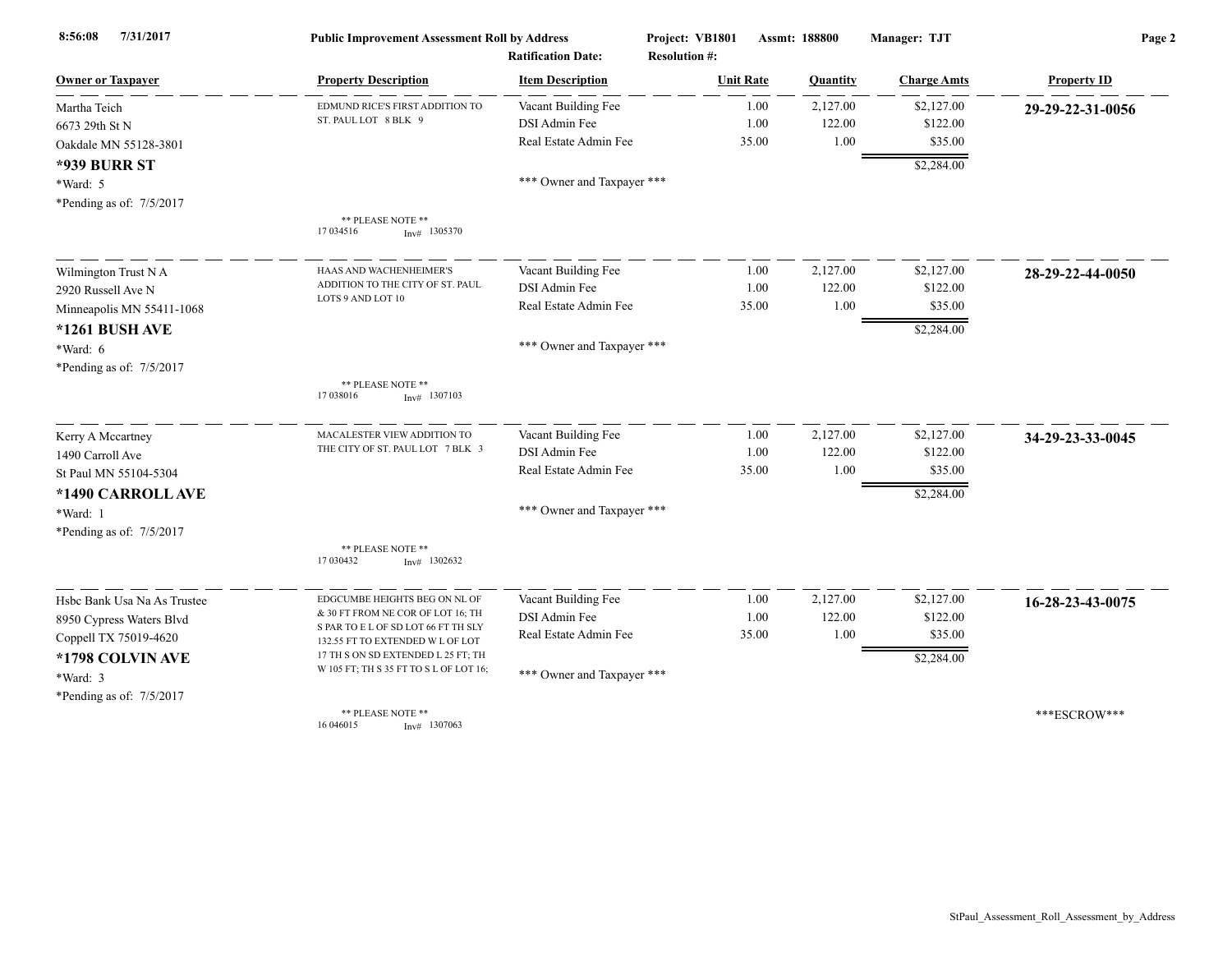| 7/31/2017<br>8:56:08     | <b>Public Improvement Assessment Roll by Address</b><br><b>Ratification Date:</b> |                            | Project: VB1801                          | Assmt: 188800 | Manager: TJT       | Page 3             |  |
|--------------------------|-----------------------------------------------------------------------------------|----------------------------|------------------------------------------|---------------|--------------------|--------------------|--|
| <b>Owner or Taxpayer</b> | <b>Property Description</b>                                                       | <b>Item Description</b>    | <b>Resolution #:</b><br><b>Unit Rate</b> | Quantity      | <b>Charge Amts</b> | <b>Property ID</b> |  |
| Happy Buddha Llc         | SYNDICATE NO. 2 ADDITION N 48                                                     | Vacant Building Fee        | 1.00                                     | 2,127.00      | \$2,127.00         | 35-29-23-14-0123   |  |
| 231 Arundel St Ste 1     | 5/10 FT OF LOTS 29 AND LOT 30 BLK                                                 | DSI Admin Fee              | 1.00                                     | 122.00        | \$122.00           |                    |  |
| Saint Paul MN 55102-4521 |                                                                                   | Real Estate Admin Fee      | 35.00                                    | 1.00          | \$35.00            |                    |  |
| <b>*541 DALE ST N</b>    |                                                                                   |                            |                                          |               | \$2,284.00         |                    |  |
| *Ward: 1                 |                                                                                   | *** Owner and Taxpayer *** |                                          |               |                    |                    |  |
| *Pending as of: 7/5/2017 |                                                                                   |                            |                                          |               |                    |                    |  |
|                          | ** PLEASE NOTE **<br>17 032280<br>$Inv#$ 1303792                                  |                            |                                          |               |                    |                    |  |
| Alan Investments Iii Llc | SMITHS SUBDIVISION OF BLOCK 12,                                                   | Vacant Building Fee        | 1.00                                     | 2,127.00      | \$2,127.00         | 36-29-23-23-0161   |  |
| 16 Berryhill Rd Ste 200  | STINSONS DIVISION OF ST. PAUL,                                                    | DSI Admin Fee              | 1.00                                     | 122.00        | \$122.00           |                    |  |
| Columbia SC 29210-6433   | MINN. LOT 41 BLK 12                                                               | Real Estate Admin Fee      | 35.00                                    | 1.00          | \$35.00            |                    |  |
| *602 EDMUND AVE          |                                                                                   |                            |                                          |               | \$2,284.00         |                    |  |
| *Ward: 1                 |                                                                                   | *** Owner and Taxpayer *** |                                          |               |                    |                    |  |
| *Pending as of: 7/5/2017 |                                                                                   |                            |                                          |               |                    |                    |  |
|                          | ** PLEASE NOTE **<br>16 048094<br>$Inv#$ 1308074                                  |                            |                                          |               |                    |                    |  |
| Dana Leibfried           | FAWCETTS ADDITION TO ST. PAUL.                                                    | Vacant Building Fee        | 1.00                                     | 2,127.00      | \$2,127.00         | 30-29-22-23-0185   |  |
| 22 Inner Dr Apt M22      | MINNESOTA LOTS 11 AND LOT 12                                                      | DSI Admin Fee              | 1.00                                     | 122.00        | \$122.00           |                    |  |
| Saint Paul MN 55116-1870 | BLK 2                                                                             | Real Estate Admin Fee      | 35.00                                    | 1.00          | \$35.00            |                    |  |
| *55 FRONT AVE            |                                                                                   |                            |                                          |               | \$2,284.00         |                    |  |
| *Ward: 5                 |                                                                                   | *** Owner and Taxpayer *** |                                          |               |                    |                    |  |
| *Pending as of: 7/5/2017 |                                                                                   |                            |                                          |               |                    |                    |  |
|                          | ** PLEASE NOTE **<br>12 066772<br>$Inv#$ 1307270                                  |                            |                                          |               |                    |                    |  |
| Lue W Williams           | BUTTERFIELD SYNDICATE ADDITION                                                    | Vacant Building Fee        | 1.00                                     | 2,127.00      | \$2,127.00         | 35-29-23-42-0121   |  |
| 2089 Marshall Ave        | NO. 1 LOT 6 BLK 6                                                                 | DSI Admin Fee              | 1.00                                     | 122.00        | \$122.00           |                    |  |
| Saint Paul MN 55104-5748 |                                                                                   | Real Estate Admin Fee      | 35.00                                    | 1.00          | \$35.00            |                    |  |
| *844 FULLER AVE          |                                                                                   |                            |                                          |               | \$2,284.00         |                    |  |
| *Ward: 1                 |                                                                                   | *** Owner and Taxpayer *** |                                          |               |                    |                    |  |
| *Pending as of: 7/5/2017 |                                                                                   |                            |                                          |               |                    |                    |  |
|                          | ** PLEASE NOTE **<br>13 194525<br>$Inv#$ 1306326                                  |                            |                                          |               |                    |                    |  |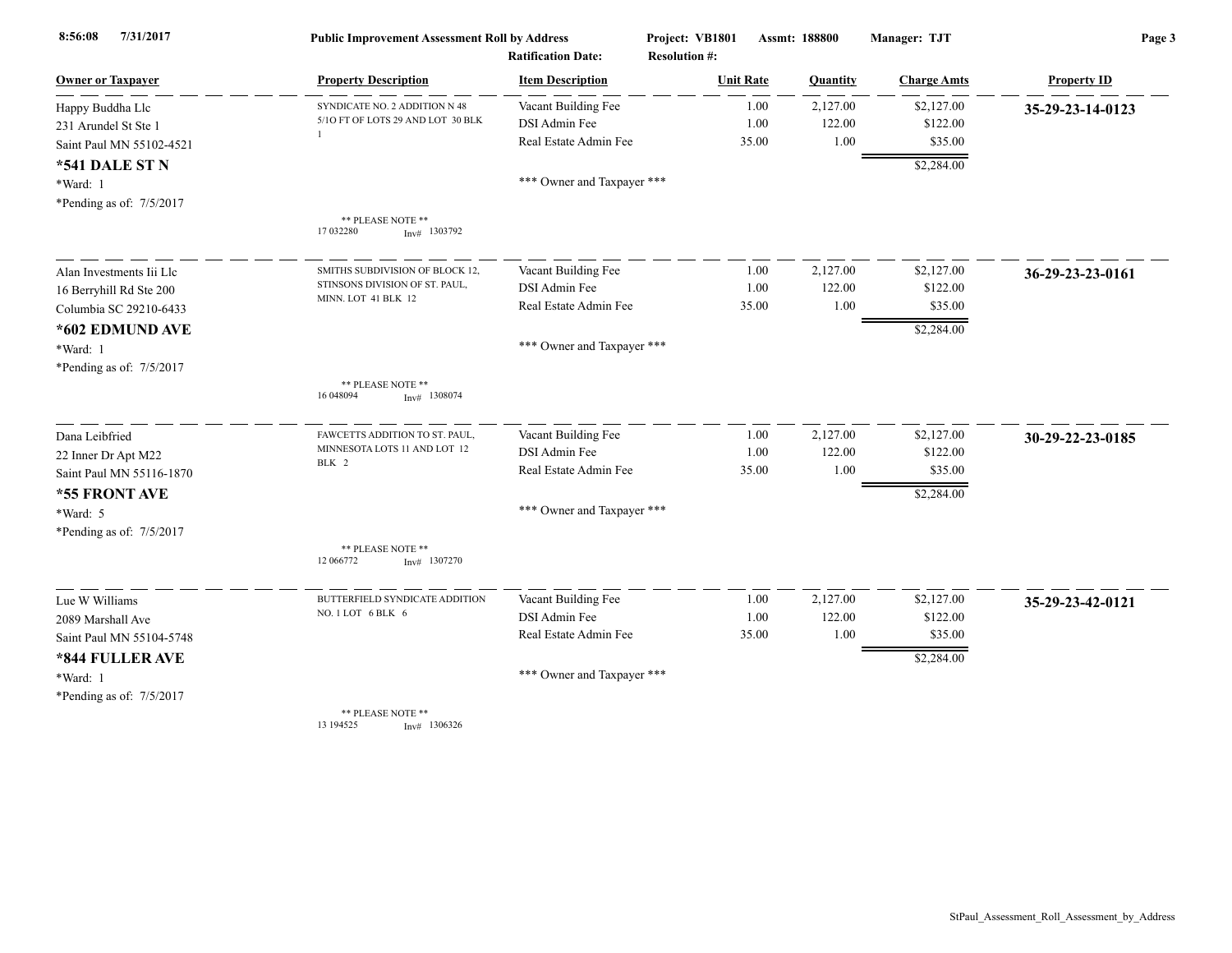| 7/31/2017<br>8:56:08        | <b>Public Improvement Assessment Roll by Address</b><br><b>Ratification Date:</b> |                            | Project: VB1801<br><b>Resolution #:</b> |       | Assmt: 188800 | Manager: TJT       | Page 4             |  |
|-----------------------------|-----------------------------------------------------------------------------------|----------------------------|-----------------------------------------|-------|---------------|--------------------|--------------------|--|
| <b>Owner or Taxpayer</b>    | <b>Property Description</b>                                                       | <b>Item Description</b>    | <b>Unit Rate</b>                        |       | Quantity      | <b>Charge Amts</b> | <b>Property ID</b> |  |
| Red Dirt Lending Llc        | WILD ROSE ADDITION LOT 4 BLK 1                                                    | Vacant Building Fee        |                                         | 1.00  | 2,127.00      | \$2,127.00         | 35-29-22-24-0004   |  |
| 1220 50th St Nw             |                                                                                   | DSI Admin Fee              |                                         | 1.00  | 122.00        | \$122.00           |                    |  |
| Oklahoma City OK 73118-1885 |                                                                                   | Real Estate Admin Fee      |                                         | 35.00 | 1.00          | \$35.00            |                    |  |
| *582 HAZEL ST N             |                                                                                   |                            |                                         |       |               | \$2,284.00         |                    |  |
| *Ward: 7                    |                                                                                   | *** Owner and Taxpayer *** |                                         |       |               |                    |                    |  |
| *Pending as of: 7/5/2017    |                                                                                   |                            |                                         |       |               |                    |                    |  |
|                             | ** PLEASE NOTE **<br>16 04 1142<br>Inv# 1304164                                   |                            |                                         |       |               |                    |                    |  |
| Bee K Xiong                 | ROBERT L. WARE'S EASTERN                                                          | Vacant Building Fee        |                                         | 1.00  | 2,127.00      | \$2,127.00         | 35-29-22-21-0029   |  |
| Yer T Xiong                 | HEIGHTS N 53 FT OF LOTS 26 AND                                                    | DSI Admin Fee              |                                         | 1.00  | 122.00        | \$122.00           |                    |  |
| 2796 Inwood Ave N           | LOT 27 BLK 1                                                                      | Real Estate Admin Fee      |                                         | 35.00 | 1.00          | \$35.00            |                    |  |
| Lake Elmo MN 55042-9437     |                                                                                   |                            |                                         |       |               | \$2,284.00         |                    |  |
| *688 HAZEL ST N             |                                                                                   | *** Owner and Taxpayer *** |                                         |       |               |                    |                    |  |
| *Ward: 7                    |                                                                                   |                            |                                         |       |               |                    |                    |  |
|                             |                                                                                   |                            |                                         |       |               |                    |                    |  |
| *Pending as of: 7/5/2017    | ** PLEASE NOTE **                                                                 |                            |                                         |       |               |                    |                    |  |
|                             | 15 126031<br>$Inv#$ 1306073                                                       |                            |                                         |       |               |                    |                    |  |
| Randall J Nordmeyer         | DAYTON AND IRVINE'S ADDITION TO                                                   | Vacant Building Fee        |                                         | 1.00  | 2,127.00      | \$2,127.00         | 01-28-23-13-0094   |  |
| Gregoria T Nordmeyer        | SAINT PAUL NELY 40 FT OF LOT 21                                                   | DSI Admin Fee              |                                         | 1.00  | 122.00        | \$122.00           |                    |  |
| 326 Irvine Ave              | <b>BLK 86</b>                                                                     | Real Estate Admin Fee      |                                         | 35.00 | 1.00          | \$35.00            |                    |  |
| St Paul MN 55102-2322       |                                                                                   |                            |                                         |       |               | \$2,284.00         |                    |  |
| *326 IRVINE AVE             |                                                                                   | *** Owner and Taxpayer *** |                                         |       |               |                    |                    |  |
| *Ward: 2                    |                                                                                   |                            |                                         |       |               |                    |                    |  |
| *Pending as of: 7/5/2017    |                                                                                   |                            |                                         |       |               |                    |                    |  |
|                             | ** PLEASE NOTE **<br>17 038122<br>$Inv#$ 1307132                                  |                            |                                         |       |               |                    |                    |  |
| Robert M Rauchwarter        | STINSON'S RICE STREET ADDITION                                                    | Vacant Building Fee        |                                         | 1.00  | 2,127.00      | \$2,127.00         | 30-29-22-22-0113   |  |
| 95 Jessamine Ave W          | TO THE CITY OF ST. PAUL, MINN. LOT                                                | DSI Admin Fee              |                                         | 1.00  | 122.00        | \$122.00           |                    |  |
| St Paul MN 55117-4911       | 24 BLK 6                                                                          | Real Estate Admin Fee      |                                         | 35.00 | 1.00          | \$35.00            |                    |  |
| *95 JESSAMINE AVE W         |                                                                                   |                            |                                         |       |               | \$2,284.00         |                    |  |
| *Ward: 5                    |                                                                                   | *** Owner and Taxpayer *** |                                         |       |               |                    |                    |  |
| *Pending as of: 7/5/2017    |                                                                                   |                            |                                         |       |               |                    |                    |  |
|                             | ** PLEASE NOTE **<br>16 04 8474<br>$Inv#$ 1308318                                 |                            |                                         |       |               |                    |                    |  |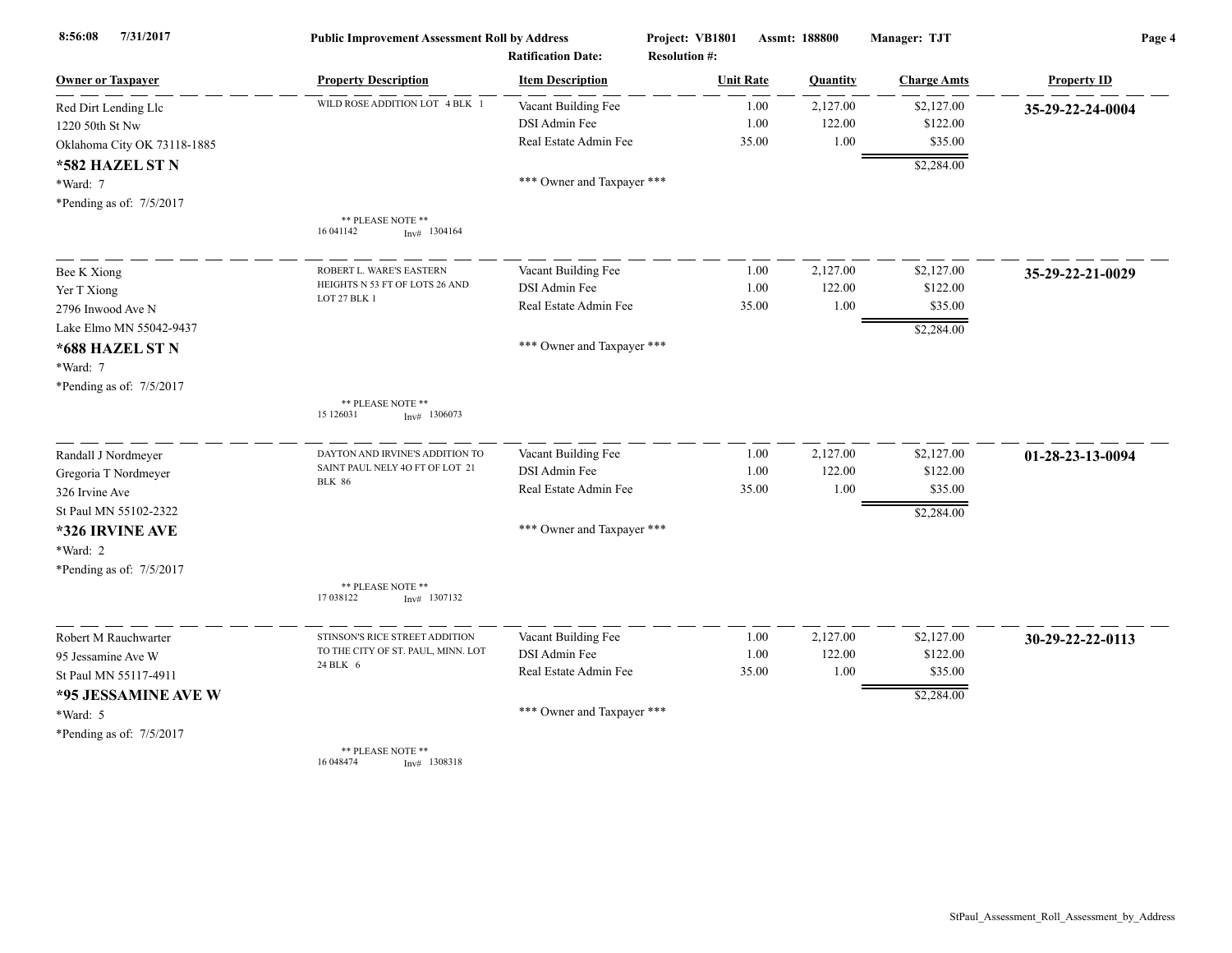| 8:56:08<br>7/31/2017          | <b>Public Improvement Assessment Roll by Address</b> |                            | Project: VB1801      | Assmt: 188800 |                 | Manager: TJT       | Page 5             |  |
|-------------------------------|------------------------------------------------------|----------------------------|----------------------|---------------|-----------------|--------------------|--------------------|--|
|                               |                                                      | <b>Ratification Date:</b>  | <b>Resolution #:</b> |               |                 |                    |                    |  |
| <b>Owner or Taxpayer</b>      | <b>Property Description</b>                          | <b>Item Description</b>    | <b>Unit Rate</b>     |               | <b>Quantity</b> | <b>Charge Amts</b> | <b>Property ID</b> |  |
| Laura Toth                    | LEXINGTON PARK PLAT 8 LOT 8                          | Vacant Building Fee        |                      | 1.00          | 2,127.00        | \$2,127.00         | 10-28-23-13-0148   |  |
| 1256 Juliet Ave               | BLK 2                                                | DSI Admin Fee              |                      | 1.00          | 122.00          | \$122.00           |                    |  |
| Saint Paul MN 55105-2903      |                                                      | Real Estate Admin Fee      |                      | 35.00         | 1.00            | \$35.00            |                    |  |
| *1256 JULIET AVE              |                                                      |                            |                      |               |                 | \$2,284.00         |                    |  |
| *Ward: 3                      |                                                      | *** Owner and Taxpayer *** |                      |               |                 |                    |                    |  |
| *Pending as of: 7/5/2017      |                                                      |                            |                      |               |                 |                    |                    |  |
|                               | ** PLEASE NOTE **<br>15 127591<br>Inv# 1306842       |                            |                      |               |                 |                    |                    |  |
| Asa Morral                    | FOREST LAWN ADDITION TO ST.                          | Vacant Building Fee        |                      | 1.00          | 2,127.00        | \$2,127.00         | 33-29-23-12-0090   |  |
| Melissa Morral                | PAUL LOT 1 BLK 5                                     | DSI Admin Fee              |                      | 1.00          | 122.00          | \$122.00           |                    |  |
| 1722 Lafond Ave               |                                                      | Real Estate Admin Fee      |                      | 35.00         | 1.00            | \$35.00            |                    |  |
| St Paul MN 55104-1713         |                                                      |                            |                      |               |                 | \$2,284.00         |                    |  |
| *1722 LAFOND AVE              |                                                      | *** Owner and Taxpayer *** |                      |               |                 |                    |                    |  |
| *Ward: 4                      |                                                      |                            |                      |               |                 |                    |                    |  |
| *Pending as of: 7/5/2017      |                                                      |                            |                      |               |                 |                    |                    |  |
|                               | ** PLEASE NOTE **<br>17 03 69 39<br>$Inv#$ 1306617   |                            |                      |               |                 |                    |                    |  |
| Emeritus Investments Llc      | HARTMAN'S REAR LOT 2                                 | Vacant Building Fee        |                      | 1.00          | 2,127.00        | \$2,127.00         | 15-28-23-14-0002   |  |
| 4856 Banning Ave              |                                                      | DSI Admin Fee              |                      | 1.00          | 122.00          | \$122.00           |                    |  |
| White Bear Lake MN 55110-2870 |                                                      | Real Estate Admin Fee      |                      | 35.00         | 1.00            | \$35.00            |                    |  |
| *855 LEXINGTON PKWY S         |                                                      |                            |                      |               |                 | \$2,284.00         |                    |  |
| *Ward: 3                      |                                                      | *** Owner and Taxpayer *** |                      |               |                 |                    |                    |  |
| *Pending as of: 7/5/2017      |                                                      |                            |                      |               |                 |                    |                    |  |
|                               | ** PLEASE NOTE **<br>15 125676<br>$Inv#$ 1305839     |                            |                      |               |                 |                    |                    |  |
| Thomas J Baker                | JOHN W. FARVOUR'S ADDITION LOT                       | Vacant Building Fee        |                      | 1.00          | 2,127.00        | \$2,127.00         | 03-28-22-11-0067   |  |
| Patricia E Baker              | 8 BLK 1                                              | DSI Admin Fee              |                      | 1.00          | 122.00          | \$122.00           |                    |  |
| 135 Geranium Ave E            |                                                      | Real Estate Admin Fee      |                      | 35.00         | 1.00            | \$35.00            |                    |  |
| Saint Paul MN 55117-5007      |                                                      |                            |                      |               |                 | \$2,284.00         |                    |  |
| *1681 LOUISE AVE              |                                                      | *** Owner and Taxpayer *** |                      |               |                 |                    |                    |  |
| *Ward: 7                      |                                                      |                            |                      |               |                 |                    |                    |  |
| *Pending as of: 7/5/2017      |                                                      |                            |                      |               |                 |                    |                    |  |
|                               | ** PLEASE NOTE **                                    |                            |                      |               |                 |                    |                    |  |

16 048109 Inv# 1308076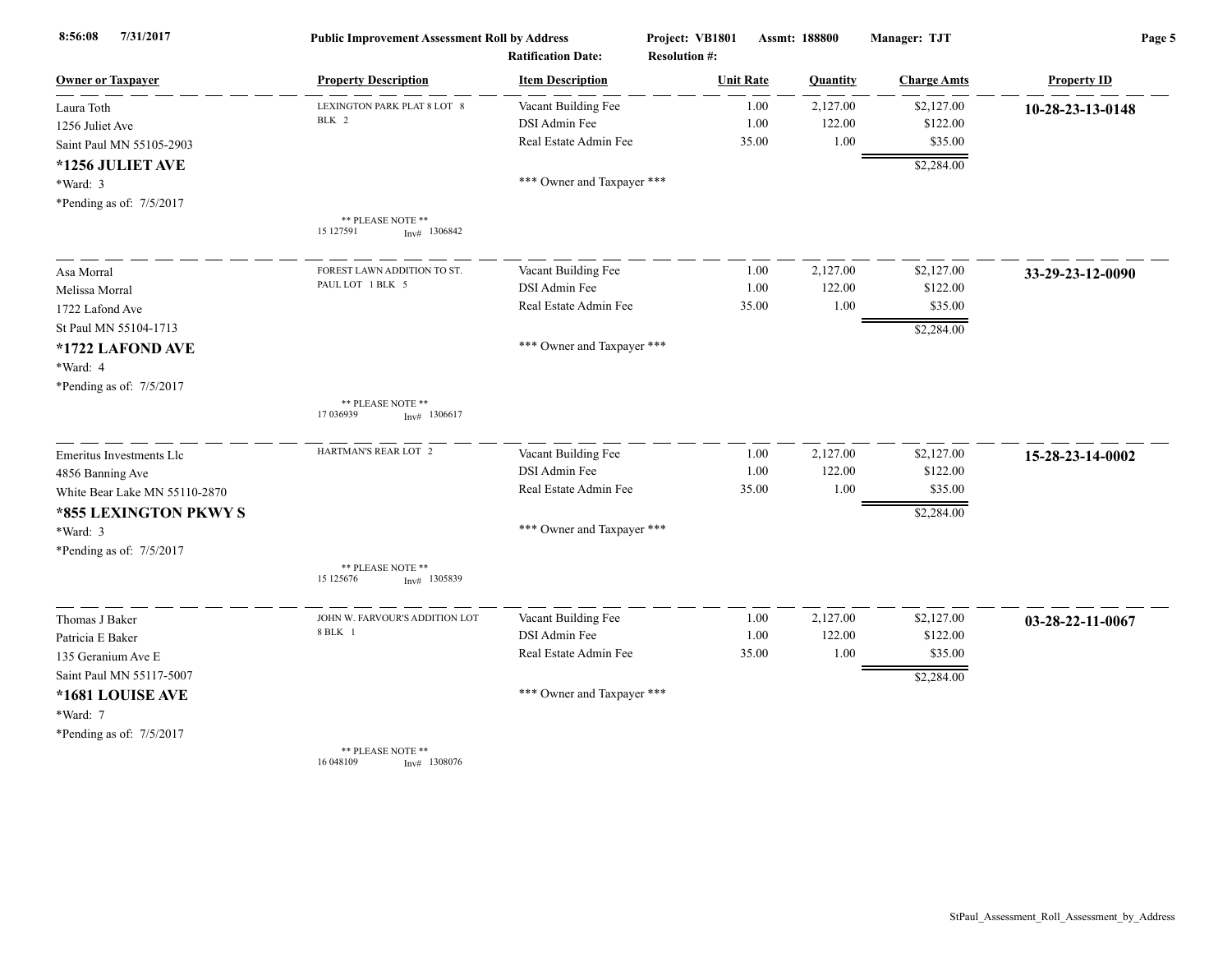| 7/31/2017<br>8:56:08              | <b>Public Improvement Assessment Roll by Address</b><br><b>Ratification Date:</b> |                            | Project: VB1801<br><b>Resolution #:</b> | Assmt: 188800    |          | Manager: TJT       | Page 6             |  |
|-----------------------------------|-----------------------------------------------------------------------------------|----------------------------|-----------------------------------------|------------------|----------|--------------------|--------------------|--|
| <b>Owner or Taxpayer</b>          | <b>Property Description</b>                                                       | <b>Item Description</b>    |                                         | <b>Unit Rate</b> | Quantity | <b>Charge Amts</b> | <b>Property ID</b> |  |
| Bee Vue                           | BERGHOLTZ REARRANGEMENT A                                                         | Vacant Building Fee        |                                         | 1.00             | 2,127.00 | \$2,127.00         | 30-29-22-32-0076   |  |
| 21301 Furman St Ne                | LOT 5 BLK 1 LEWIS ADD & IN SD                                                     | DSI Admin Fee              |                                         | 1.00             | 122.00   | \$122.00           |                    |  |
| Wyoming MN 55092-9626             | BERGHOLTZ RE A THAT PART E OF<br>EXT E L OF LOT 6 BLK 1 SD LEWIS                  | Real Estate Admin Fee      |                                         | 35.00            | 1.00     | \$35.00            |                    |  |
| *55 MANITOBA AVE                  | ADD OF LOT 5 & ALL OF LOT 4 BLK                                                   |                            |                                         |                  |          | \$2,284.00         |                    |  |
| *Ward: 1                          |                                                                                   | *** Owner and Taxpayer *** |                                         |                  |          |                    |                    |  |
| *Pending as of: 7/5/2017          |                                                                                   |                            |                                         |                  |          |                    |                    |  |
|                                   | ** PLEASE NOTE **<br>07 088939<br>$Inv#$ 1305337                                  |                            |                                         |                  |          |                    |                    |  |
| Terrell Bellfield                 | DOUGAN AND CURRY'S ADDITION                                                       | Vacant Building Fee        |                                         | 1.00             | 2,127.00 | \$2,127.00         | 33-29-22-34-0080   |  |
| 6592 Crosby Ave E                 | TO THE CITY OF ST. PAUL, RAMSEY                                                   | DSI Admin Fee              |                                         | 1.00             | 122.00   | \$122.00           |                    |  |
| Inver Grove Heights MN 55076-1706 | CO., MN. LOT 10                                                                   | Real Estate Admin Fee      |                                         | 35.00            | 1.00     | \$35.00            |                    |  |
| *950 MCLEAN AVE                   |                                                                                   |                            |                                         |                  |          | \$2,284.00         |                    |  |
| *Ward: 7                          |                                                                                   | *** Owner and Taxpayer *** |                                         |                  |          |                    |                    |  |
| *Pending as of: 7/5/2017          |                                                                                   |                            |                                         |                  |          |                    |                    |  |
|                                   | ** PLEASE NOTE **<br>14 29 9396<br>$Inv#$ 1308321                                 |                            |                                         |                  |          |                    |                    |  |
| Hale Built Homes Llc              | WILLES ADDITION TO SAINT PAUL W                                                   | Vacant Building Fee        |                                         | 1.00             | 2,127.00 | \$2,127.00         | 01-28-23-34-0185   |  |
| 12550 W Frontage Rd Ste 220       | 1/4 OF LOT 5 BLK 4                                                                | DSI Admin Fee              |                                         | 1.00             | 122.00   | \$122.00           |                    |  |
| Burnsville MN 55337-2429          |                                                                                   | Real Estate Admin Fee      |                                         | 35.00            | 1.00     | \$35.00            |                    |  |
| *454 MICHIGAN ST                  |                                                                                   |                            |                                         |                  |          | \$2,284.00         |                    |  |
| *Ward: 2                          |                                                                                   | *** Owner and Taxpayer *** |                                         |                  |          |                    |                    |  |
| *Pending as of: $7/5/2017$        |                                                                                   |                            |                                         |                  |          |                    |                    |  |
|                                   | ** PLEASE NOTE **<br>14 29 6739<br>$Inv#$ 1307271                                 |                            |                                         |                  |          |                    |                    |  |
| Vameng Xiong                      | JOSEPH R. WEIDE'S 2ND ADDITION                                                    | Vacant Building Fee        |                                         | 1.00             | 2,127.00 | \$2,127.00         | 20-29-22-43-0075   |  |
| 602 Orange Ave E                  | TO THE CITY OF ST. PAUL W 2O FT OF                                                | DSI Admin Fee              |                                         | 1.00             | 122.00   | \$122.00           |                    |  |
| Saint Paul MN 55130-3537          | LOT 18 AND ALL OF LOT 19 BLK 2                                                    | Real Estate Admin Fee      |                                         | 35.00            | 1.00     | \$35.00            |                    |  |
| *602 ORANGE AVE E                 |                                                                                   |                            |                                         |                  |          | \$2,284.00         |                    |  |
| *Ward: 6                          |                                                                                   | *** Taxpayer ***           |                                         |                  |          |                    |                    |  |
| *Pending as of: 7/5/2017          |                                                                                   |                            |                                         |                  |          |                    |                    |  |
| Wael S Younes                     | JOSEPH R. WEIDE'S 2ND ADDITION                                                    | *** Owner ***              |                                         |                  |          |                    | 20-29-22-43-0075   |  |
| 602 Orange Ave E                  | TO THE CITY OF ST. PAUL W 2O FT OF                                                |                            |                                         |                  |          |                    |                    |  |
| Saint Paul MN 55130-3537          | LOT 18 AND ALL OF LOT 19 BLK 2                                                    |                            |                                         |                  |          |                    |                    |  |
| *602 ORANGE AVE E                 |                                                                                   |                            |                                         |                  |          |                    |                    |  |
| *Ward: 6                          |                                                                                   |                            |                                         |                  |          |                    |                    |  |
| *Pending as of: $7/5/2017$        |                                                                                   |                            |                                         |                  |          |                    |                    |  |
|                                   | ** PLEASE NOTE **<br>17 035423<br>$Inv#$ 1305873                                  |                            |                                         |                  |          |                    |                    |  |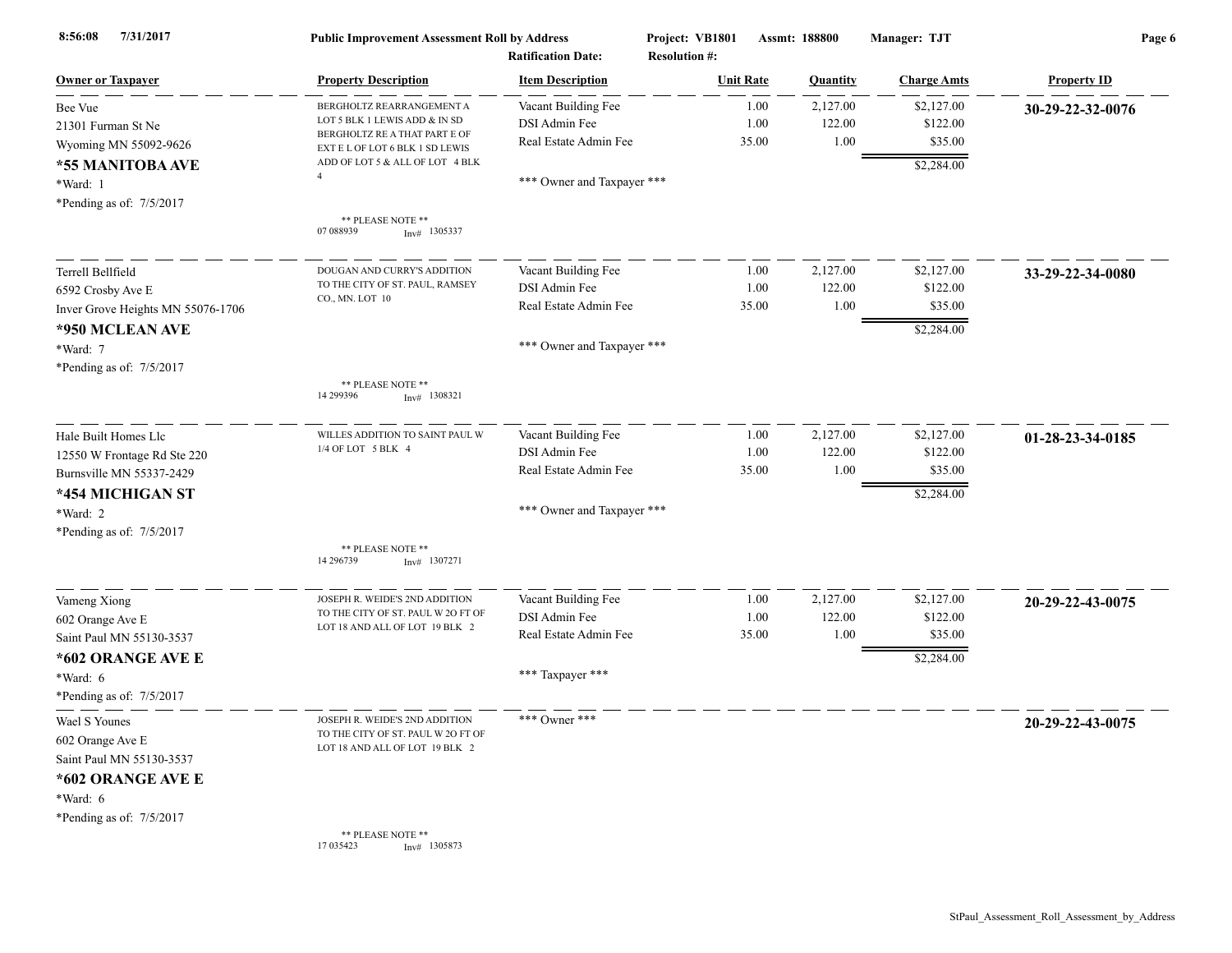| 7/31/2017<br>8:56:08      | <b>Public Improvement Assessment Roll by Address</b><br><b>Ratification Date:</b> |                            | Project: VB1801<br><b>Resolution #:</b> | Assmt: 188800 |          | Manager: TJT       | Page 7             |  |
|---------------------------|-----------------------------------------------------------------------------------|----------------------------|-----------------------------------------|---------------|----------|--------------------|--------------------|--|
| <b>Owner or Taxpayer</b>  | <b>Property Description</b>                                                       | <b>Item Description</b>    | <b>Unit Rate</b>                        |               | Quantity | <b>Charge Amts</b> | <b>Property ID</b> |  |
| <b>Brenda Xiong</b>       | STINSON'S RICE STREET ADDITION                                                    | Vacant Building Fee        |                                         | 1.00          | 2,085.00 | \$2,085.00         | 30-29-22-22-0105   |  |
| Seng Xiong                | TO THE CITY OF ST. PAUL, MINN. LOT                                                | DSI Admin Fee              |                                         | 1.00          | 122.00   | \$122.00           |                    |  |
| 1089 Albemarle St         | 16 BLK 6                                                                          | Real Estate Admin Fee      |                                         | 35.00         | 1.00     | \$35.00            |                    |  |
| Saint Paul MN 55117-5102  |                                                                                   |                            |                                         |               |          | \$2,242.00         |                    |  |
| <b>*1112 RICE ST</b>      |                                                                                   | *** Owner and Taxpayer *** |                                         |               |          |                    |                    |  |
| *Ward: 5                  |                                                                                   |                            |                                         |               |          |                    |                    |  |
| *Pending as of: 7/5/2017  |                                                                                   |                            |                                         |               |          |                    |                    |  |
|                           | ** PLEASE NOTE **<br>17 011559<br>$Inv#$ 1292022                                  |                            |                                         |               |          |                    |                    |  |
| Lisa Allred               | HERSEY WOOLSEY ADDITION LOT                                                       | Vacant Building Fee        |                                         | 1.00          | 2,127.00 | \$2,127.00         | 27-29-23-43-0164   |  |
| Po Box 40058              | 22 BLK 8                                                                          | DSI Admin Fee              |                                         | 1.00          | 122.00   | \$122.00           |                    |  |
| Saint Paul MN 55104-8058  |                                                                                   | Real Estate Admin Fee      |                                         | 35.00         | 1.00     | \$35.00            |                    |  |
| *1313 SEMINARY AVE        |                                                                                   |                            |                                         |               |          | \$2,284.00         |                    |  |
| *Ward: 4                  |                                                                                   | *** Owner and Taxpayer *** |                                         |               |          |                    |                    |  |
| *Pending as of: 7/5/2017  |                                                                                   |                            |                                         |               |          |                    |                    |  |
|                           | ** PLEASE NOTE **<br>08 088618<br>$Inv#$ 1306327                                  |                            |                                         |               |          |                    |                    |  |
| Aychoeun Tea              | CHUTE BROTHERS DIVISION NO. 2                                                     | Vacant Building Fee        |                                         | 1.00          | 2,085.00 | \$2,085.00         | 35-29-23-14-0144   |  |
| 5761 33rd Ave S Unit 11   | ADDITION TO THE CITY OF ST. PAUL,<br>MINN. LOT 21                                 | DSI Admin Fee              |                                         | 1.00          | 122.00   | \$122.00           |                    |  |
| Minneapolis MN 55417-2864 |                                                                                   | Real Estate Admin Fee      |                                         | 35.00         | 1.00     | \$35.00            |                    |  |
| *657 SHERBURNE AVE        |                                                                                   |                            |                                         |               |          | \$2,242.00         |                    |  |
| *Ward: 1                  |                                                                                   | *** Owner and Taxpayer *** |                                         |               |          |                    |                    |  |
| *Pending as of: 7/5/2017  |                                                                                   |                            |                                         |               |          |                    |                    |  |
|                           | ** PLEASE NOTE **<br>17 007826<br>$Inv#$ 1289548                                  |                            |                                         |               |          |                    |                    |  |
| Gfy Co                    | CHAS WEIDES REARRANGEMENT OF                                                      | Vacant Building Fee        |                                         | 1.00          | 2,127.00 | \$2,127.00         | 28-29-22-32-0026   |  |
| 1737 Wildhurst Ln         | LOTS 14 THRU 24 BLK 2 ETC. EX E 15                                                | DSI Admin Fee              |                                         | 1.00          | 122.00   | \$122.00           |                    |  |
| Mound MN 55364-1320       | FT LOT 14 AND ALL OF LOT 13                                                       | Real Estate Admin Fee      |                                         | 35.00         | 1.00     | \$35.00            |                    |  |
| *917 SIMS AVE             |                                                                                   |                            |                                         |               |          | \$2,284.00         |                    |  |
| *Ward: 6                  |                                                                                   | *** Owner and Taxpayer *** |                                         |               |          |                    |                    |  |
| *Pending as of: 7/5/2017  |                                                                                   |                            |                                         |               |          |                    |                    |  |
|                           | ** PLEASE NOTE **<br>06 095284<br>$Inv#$ 1306843                                  |                            |                                         |               |          |                    |                    |  |